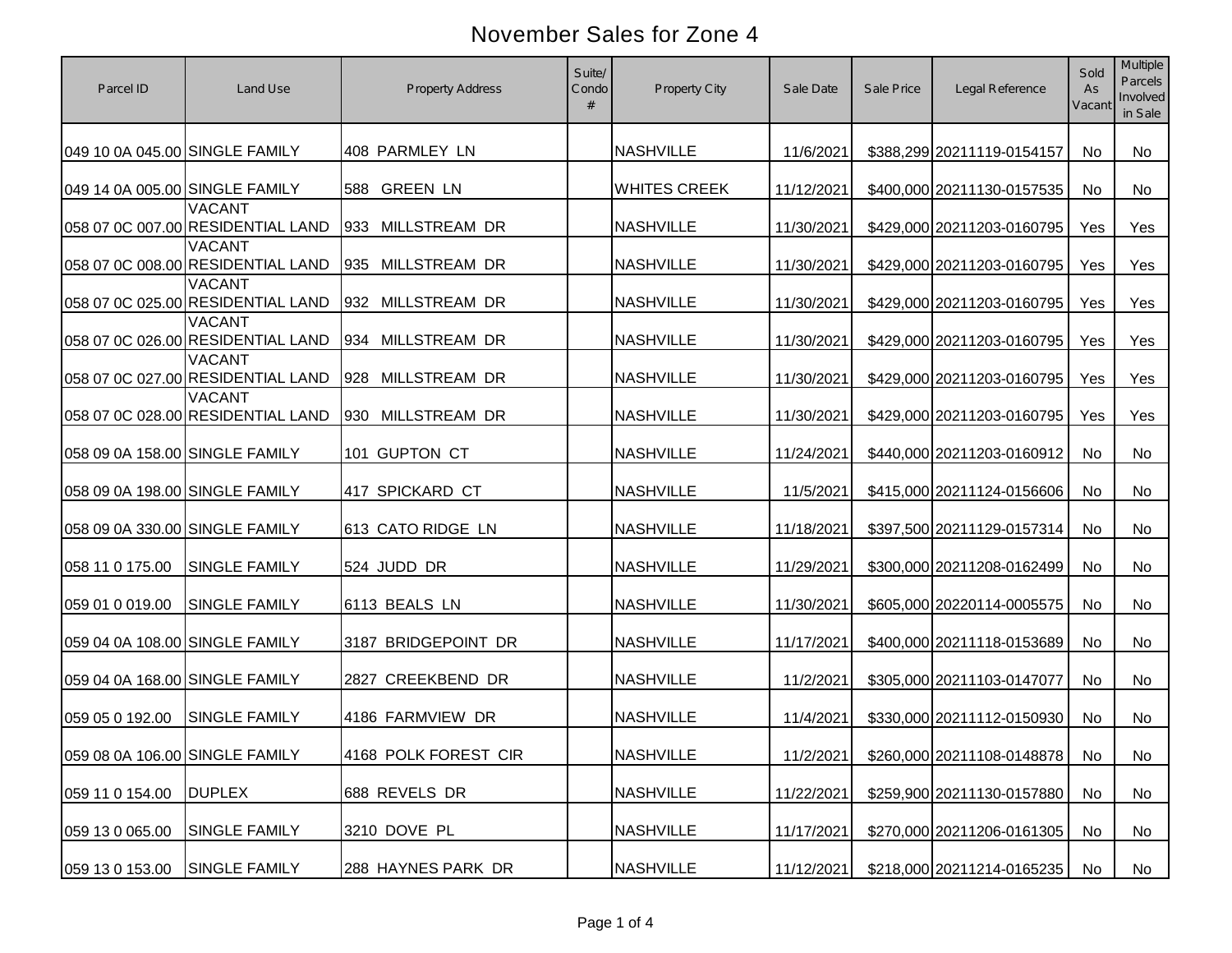| Parcel ID                      | Land Use                                 | <b>Property Address</b> | Suite/<br>Condo | <b>Property City</b> | Sale Date  | Sale Price | Legal Reference            | Sold<br>As<br>Vacant | Multiple<br>Parcels<br>Involved<br>in Sale |
|--------------------------------|------------------------------------------|-------------------------|-----------------|----------------------|------------|------------|----------------------------|----------------------|--------------------------------------------|
| 059 15 0A 007.00 SINGLE FAMILY |                                          | 3068 CHATEAU VALLEY DR  |                 | <b>NASHVILLE</b>     | 11/3/2021  |            | \$332,048 20211110-0149879 | No                   | No                                         |
| 059 15 0A 030.00 SINGLE FAMILY |                                          | 3033 CHATEAU VALLEY DR  |                 | <b>NASHVILLE</b>     | 11/22/2021 |            | \$325,000 20211206-0161608 | No                   | <b>No</b>                                  |
| 059 16 0 068.00                | <b>VACANT</b><br><b>RESIDENTIAL LAND</b> | 2501 GROVER ST          |                 | <b>NASHVILLE</b>     | 11/12/2021 |            | \$220,000 20211201-0158481 | Yes                  | Yes                                        |
| 059 16 0 069.00                | <b>VACANT</b><br><b>RESIDENTIAL LAND</b> | 2503 GROVER ST          |                 | <b>NASHVILLE</b>     | 11/12/2021 |            | \$220,000 20211201-0158481 | Yes                  | Yes                                        |
| 060 01 0 106.00                | <b>SINGLE FAMILY</b>                     | 3160 GWYNNWOOD DR       |                 | <b>NASHVILLE</b>     | 11/5/2021  |            | \$271,100 20211116-0152280 | No                   | <b>No</b>                                  |
| 060 13 0 111.00                | <b>SINGLE FAMILY</b>                     | 2650 OLD MATTHEWS RD    |                 | <b>NASHVILLE</b>     | 11/9/2021  |            | \$375,000 20211129-0156956 | No                   | No                                         |
| 060 13 0 151.00                | <b>SINGLE FAMILY</b>                     | 508 DYNE CT             |                 | <b>NASHVILLE</b>     | 11/12/2021 |            | \$360,270 20211124-0155945 | No                   | No                                         |
| 060 14 0 004.00                | <b>SINGLE FAMILY</b>                     | 309 HAYNIE AVE          |                 | <b>NASHVILLE</b>     | 11/12/2021 |            | \$230,000 20211102-0146598 | No                   | <b>No</b>                                  |
| 060 14 0 004.00                | <b>SINGLE FAMILY</b>                     | 309 HAYNIE AVE          |                 | <b>NASHVILLE</b>     | 11/12/2021 |            | \$236,000 20211116-0152335 | No                   | No                                         |
| 069 04 0 196.00                | <b>SINGLE FAMILY</b>                     | 389 KINGVIEW DR         |                 | <b>NASHVILLE</b>     | 11/19/2021 |            | \$200,000 20211124-0156553 | No                   | No                                         |
| 069 06 0B 032.00 CONDO         | <b>RESIDENTIAL</b>                       | 963 ASHLAND PLACE DR    |                 | <b>NASHVILLE</b>     | 11/30/2021 |            | \$314,150 20211203-0161002 | No                   | No                                         |
| 069 06 0B 033.00 CONDO         | <b>RESIDENTIAL</b>                       | ASHLAND PLACE DR<br>961 |                 | <b>NASHVILLE</b>     | 11/19/2021 |            | \$265,000 20211129-0157460 | No                   | No                                         |
| 069 06 0B 034.00 CONDO         | <b>RESIDENTIAL</b>                       | 959 ASHLAND PLACE DR    |                 | <b>NASHVILLE</b>     | 11/19/2021 |            | \$286,600 20211124-0156381 | No                   | No                                         |
| 069 06 0B 035.00 CONDO         | <b>RESIDENTIAL</b>                       | 957<br>ASHLAND PLACE DR |                 | <b>NASHVILLE</b>     | 11/19/2021 |            | \$290,100 20211124-0156368 | No                   | No                                         |
| 069 06 0B 036.00 CONDO         | <b>RESIDENTIAL</b>                       | 955 ASHLAND PLACE DR    |                 | <b>NASHVILLE</b>     | 11/19/2021 |            | \$289,900 20211124-0156348 | No                   | No                                         |
| 069 06 0B 038.00 CONDO         | <b>RESIDENTIAL</b>                       | 951 ASHLAND PLACE DR    |                 | <b>NASHVILLE</b>     | 11/19/2021 |            | \$315,200 20211124-0156387 | No                   | No                                         |
| 069 16 0 021.00 SINGLE FAMILY  |                                          | 2008 ASHTON AVE         |                 | <b>NASHVILLE</b>     | 11/30/2021 |            | \$394,999 20211203-0161044 | No                   | No                                         |
| 069 16 0 186.00                | <b>SINGLE FAMILY</b>                     | 1804 COUNTY HOSPITAL RD |                 | <b>NASHVILLE</b>     | 11/1/2021  |            | \$221,000 20211103-0147156 | No                   | No                                         |
| 070 04 0 012.00                | <b>SINGLE FAMILY</b>                     | 2508 GARDNER LN         |                 | <b>NASHVILLE</b>     | 11/24/2021 |            | \$430,000 20211203-0160257 | No                   | No                                         |
| 070 04 0 085.00                | <b>VACANT</b><br><b>RESIDENTIAL LAND</b> | 601 W NOCTURNE DR       |                 | <b>NASHVILLE</b>     | 11/2/2021  |            | \$200,000 20211109-0149804 | Yes                  | No                                         |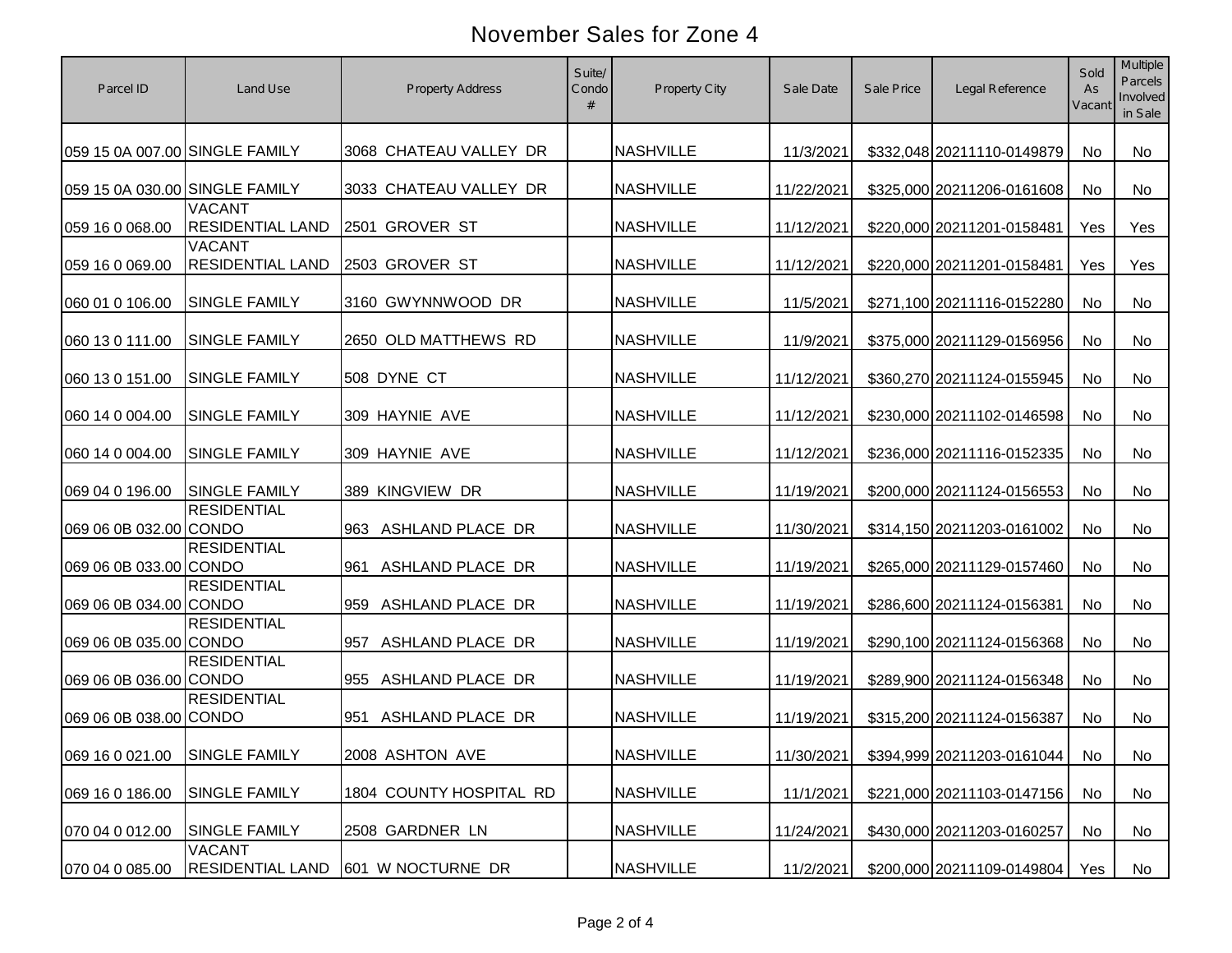| Parcel ID                      | Land Use                                 | <b>Property Address</b> | Suite/<br>Condo | <b>Property City</b> | Sale Date  | Sale Price | Legal Reference                         | Sold<br>As<br>Vacant | <b>Multiple</b><br>Parcels<br>Involved<br>in Sale |
|--------------------------------|------------------------------------------|-------------------------|-----------------|----------------------|------------|------------|-----------------------------------------|----------------------|---------------------------------------------------|
| 070 04 0 117.00                | <b>SINGLE FAMILY</b>                     | 2327 WHITES CREEK PIKE  |                 | <b>NASHVILLE</b>     | 11/30/2021 |            | \$160,000 20211213-0164775              | <b>No</b>            | <b>No</b>                                         |
| 070 05 0C 002.00 CONDO         | <b>RESIDENTIAL</b>                       | 2617 ALPINE PARK AVE    |                 | <b>NASHVILLE</b>     | 11/10/2021 |            | \$439,500 20211116-0152502              | No                   | No                                                |
| 070 05 0F 001.00 CONDO         | <b>RESIDENTIAL</b>                       | 3220 A ALPINE AVE       |                 | <b>NASHVILLE</b>     | 11/9/2021  |            | \$624,900 20211116-0152410              | No                   | <b>No</b>                                         |
| 070 07 0 011.00                | <b>VACANT</b><br><b>RESIDENTIAL LAND</b> | 1013 W TRINITY LN       |                 | <b>NASHVILLE</b>     | 11/30/2021 |            | \$750,000 20211202-0159797              | Yes                  | <b>No</b>                                         |
| 070 07 0 012.00                | <b>VACANT</b><br><b>RESIDENTIAL LAND</b> | 1015 W TRINITY LN       |                 | <b>NASHVILLE</b>     | 11/30/2021 |            | \$750,000 20211202-0159783              | Yes                  | <b>No</b>                                         |
| 070 07 0C 001.00 CONDO         | <b>RESIDENTIAL</b>                       | 1012 A ALICE ST         |                 | <b>NASHVILLE</b>     | 11/16/2021 |            | \$540,000 20211118-0153693              | No                   | No                                                |
| 070 07 0H 002.00 CONDO         | <b>RESIDENTIAL</b>                       | 1017 B ALICE ST         |                 | <b>NASHVILLE</b>     | 11/30/2021 |            | \$596,000 20211206-0161244              | No                   | No                                                |
| 070 08 0 019.00                | <b>VACANT</b><br><b>RESIDENTIAL LAND</b> | 810 MCKINLEY ST         |                 | <b>NASHVILLE</b>     | 11/29/2021 |            | \$450,000 20211210-0163878              | Yes                  | No                                                |
| 070 08 0 019.00                | <b>VACANT</b><br><b>RESIDENTIAL LAND</b> | 810 MCKINLEY ST         |                 | <b>NASHVILLE</b>     | 11/29/2021 |            | \$400,000 20211203-0160369              | Yes                  | <b>No</b>                                         |
| 070 08 0 252.00                | <b>RESIDENTIAL</b><br><b>CONDO</b>       | 632 W TRINITY LN        |                 | <b>NASHVILLE</b>     |            |            | 11/12/2021 \$1,605,000 20211124-0156001 | No                   | <b>No</b>                                         |
| 070 09 0A 009.00 SINGLE FAMILY |                                          | 3320 CURTIS HILL CT     |                 | <b>NASHVILLE</b>     | 11/5/2021  |            | \$149,000 20211102-0150545              | No                   | <b>No</b>                                         |
| 070 13 0 068.00                | <b>VACANT</b><br><b>RESIDENTIAL LAND</b> | 2122 BUENA VISTA PIKE   |                 | <b>NASHVILLE</b>     | 11/30/2021 |            | \$618,000 20211206-0161338              | Yes                  | <b>No</b>                                         |
| 071 01 0 071.00                | <b>VACANT</b><br><b>RESIDENTIAL LAND</b> | 503 W TRINITY LN        |                 | <b>NASHVILLE</b>     |            |            | 11/22/2021 \$2,000,000 20211123-0155361 | Yes                  | <b>No</b>                                         |
| 071 01 0A 030.00 SINGLE FAMILY |                                          | 447 MONTICELLO ST       |                 | <b>NASHVILLE</b>     | 11/24/2021 |            | \$350,000 20211130-0158001              | No                   | <b>No</b>                                         |
| 071 05 0 057.00                | <b>SINGLE FAMILY</b>                     | 517 HAYNES ST           |                 | <b>NASHVILLE</b>     | 11/1/2021  |            | \$265,000 20211108-0149009              | No                   | <b>No</b>                                         |
| 071 05 0 063.00                | <b>DUPLEX</b>                            | 505 HAYNES ST           |                 | <b>NASHVILLE</b>     | 11/18/2021 |            | \$250,000 20211203-0160617              | No                   | <b>No</b>                                         |
| 071 09 0 024.00 SINGLE FAMILY  |                                          | 1613 HAYNES MEADE CIR   |                 | <b>NASHVILLE</b>     | 11/15/2021 |            | \$121,250 20211206-0161515              | No                   | No                                                |
| 071 09 0 024.00                | <b>SINGLE FAMILY</b>                     | 1613 HAYNES MEADE CIR   |                 | <b>NASHVILLE</b>     | 11/15/2021 |            | \$121,250 20211206-0161516              | No                   | No                                                |
| 071 10 0 066.00                | <b>SINGLE FAMILY</b>                     | 1307 ALINE AVE          |                 | <b>NASHVILLE</b>     | 11/18/2021 |            | \$162,000 20211124-0156050              | No                   | No                                                |
| 071 10 0 084.00                | SINGLE FAMILY                            | 1310 BRICK CHURCH PIKE  |                 | <b>NASHVILLE</b>     | 11/12/2021 |            | \$224,900 20211119-0154313              | No                   | No                                                |